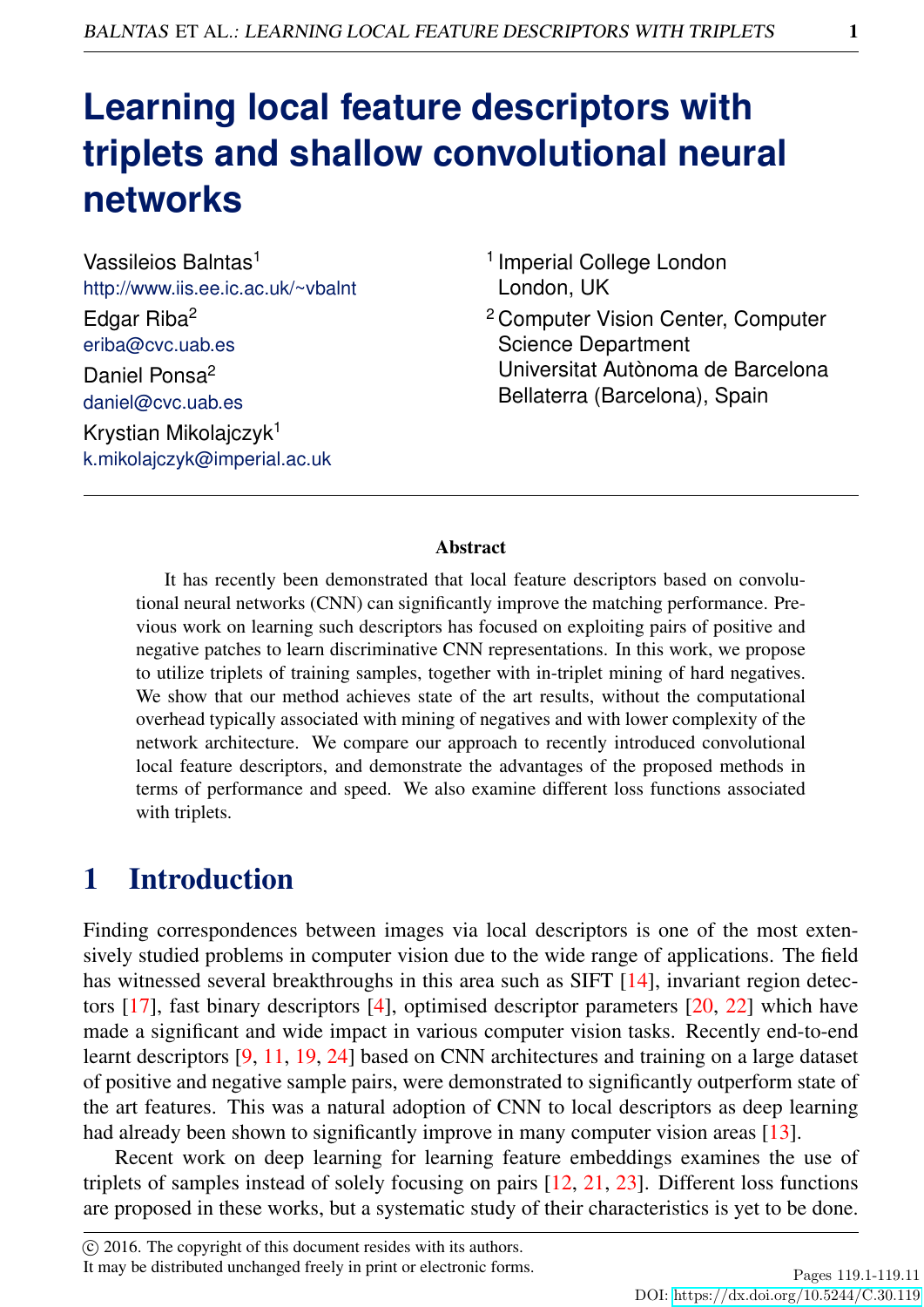In addition, these works are focused on more general embeddings (e.g. product similarity, 3D description of objects, MNIST classification). In this work, we investigate the use of triplets in learning local feature descriptors with convolutional neural networks. Other contributions include: 1) we examine different different loss functions for triplet based-learning, 2) we investigate the performance of these methods in terms of patch matching, and patch pairs classification in widely used benchmarks, 3) we show that in-triplet hard negative mining can lead to improved results, 4) we demonstrate that excellent descriptor performance can be obtained with a shallow network thus avoiding computationally complex architectures and expensive mini-batch hard negative mining.

### 2 Related work

The design and implementation of local descriptors has undergone a remarkable evolution over the past two decades ranging from differential or moment invariants, correlations, PCA projected patches, histograms of gradients or other measurements, etc. An overview of pre-2005 descriptors with SIFT  $[14]$  identified as the top performer can be found in  $[16]$ . Its benchmark data accelerated the progress in this field and there have been a number of notable contributions, including recent DSP-SIFT [7], falling into the same category of descriptors as SIFT but the improvements were not sufficient to supersede SIFT in general. The research focus shifted to improve the speed and memory footprint e.g. as in BRIEF [4] and the follow up efforts. Introduction of datasets with correspondence ground truth [22] stimulated development of learning based descriptors which try to optimise descriptor parameters and learn projections or distance metrics [15, 20] for better matching.

End-to-end learning of patch descriptors using CNN has been attempted in several works [9, 11, 19, 24] and consistent improvements were reported over the state of the art descriptors. Interest in the field started from results shown in [9] that the features from the last layer of a convolutional deep network trained on ImageNet [18] can outperform SIFT. This was a significant result, since the convolutional features from ImageNet were not specifically learnt for such local representations.

Learning a CNN from local patches extracted from local features only, based on a siamese architecture with hinge contrastive loss  $[10]$  was demonstrated in  $[11, 19, 24]$  to significantly improve the matching performance. This approach was originally proposed in [25], however due to the limited evaluation this work was not immediately followed.

Note that in [11, 24] both feature layers and metric layers are learnt in the same network. Thus, the final contrastive loss is optimised in terms of the abstract metric learned in the last layer of the network. On the contrary, [19] directly uses the features extracted after the convolutional layers of the CNN, without training a specialised distance layer. This allows the extracted descriptors to be used in traditional pipelines. However, the experiments from [24] show that metric learning performs better than generic *L*2 matching. In our experiments, we also use features from CNNs without any metric learning layer.

Another important observation from [24] is that multiscale architectures perform better than the single scale ones. However, this is not unique to the CNNs, since previous works have shown that aggregating descriptors from multiple scales, improves the results. We focus on single scale architectures, since these are the building blocks for multiscale descriptors, and improving them, will improve the final multiscale results as argued by the DSP theory from [7].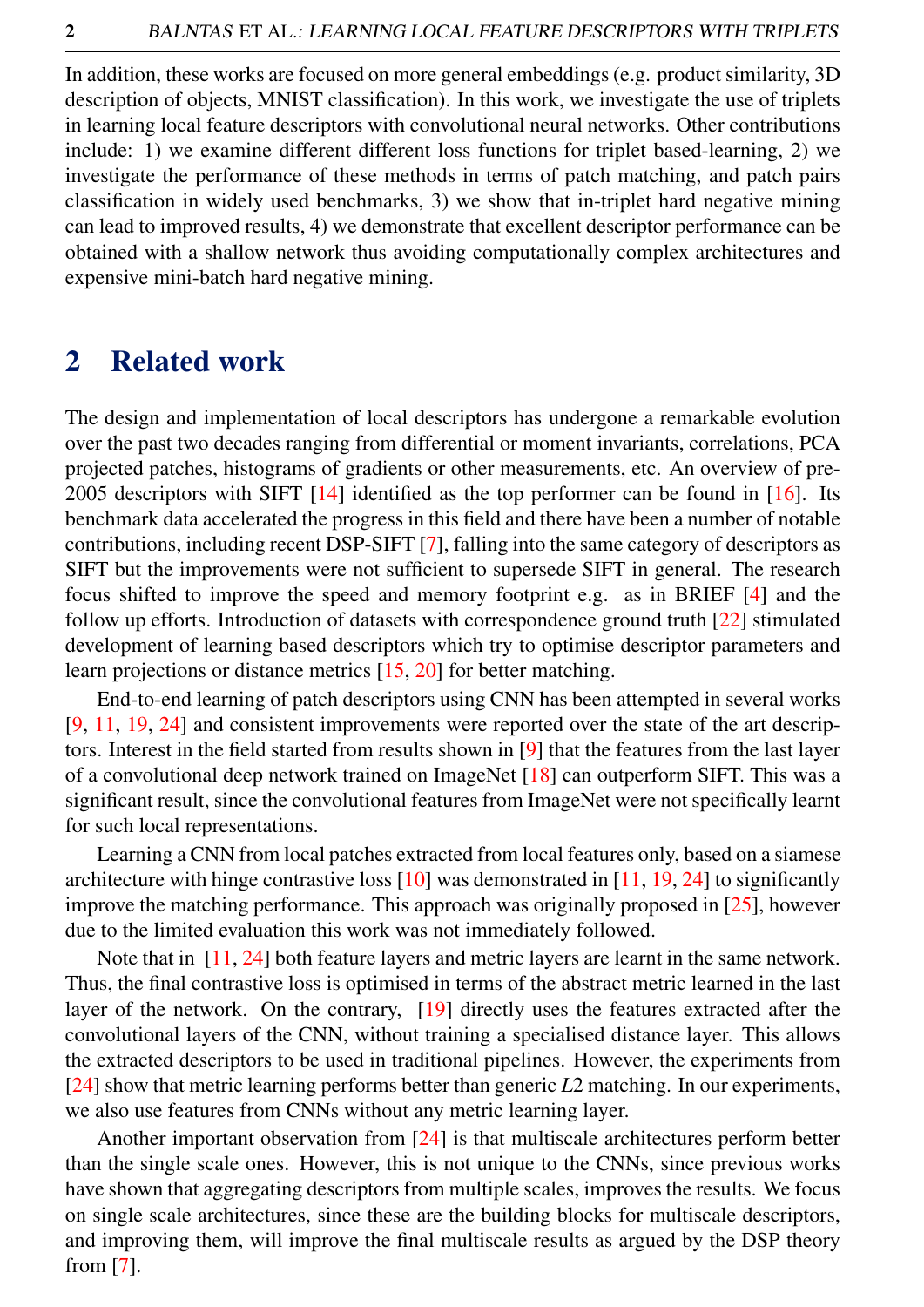### 3 Learning patch descriptors

In this section, we first discuss the two most commonly used loss functions when learning with triplets, and we then investigate their characteristics. A patch descriptor is considered as a non-linear encoding resulting from a final layer of a convolutional neural network. Let  $\mathbf{x} \in \mathbb{R}^{n \times n}$  represent the patch given as input to the network, and  $f(\mathbf{x}) \in \mathbb{R}^D$  represent the *D* features given as output from the network. For all of the methods below, the goal is to learn the embedding  $f(\mathbf{x})$  s.t.  $||f(\mathbf{x}_1) - f(\mathbf{x}_2)||_2$  is low if  $\mathbf{x}_1$  and  $\mathbf{x}_2$  are extracted from the same physical point location i.e. positive match, and high otherwise.

### 3.1 Learning with pairs

Learning with pairs involves training from samples of the form  $\{x_1, x_2, \ell\}$ , with  $\ell$  being a label for the patch pair, which is −1 for negative pairs, and 1 for positive pairs. The contrastive loss is defined as

$$
l(\mathbf{x}_1, \mathbf{x}_2; \ell) = \begin{cases} ||f(\mathbf{x}_1) - f(\mathbf{x}_2)||_2 & \text{if } \ell = 1 \\ max(0, \mu - ||f(\mathbf{x}_1) - f(\mathbf{x}_2)||_2) & \text{if } \ell = -1 \end{cases}
$$
 (1)

where  $\mu$  is an arbitrarily set margin. Note that the weights of the CNN in  $f(\cdot)$  need to be regularised, otherwise the margin would have no effect. Intuitively the hinge embedding loss penalizes positive pairs that have large distance and negative pairs that have small distance (less than  $\mu$ ).

Note that learning local feature descriptors is a more specific problem than general image classification such as in ImageNet, since the transformations a local patch can undergo are limited compared to different objects of the same visual category. In addition, patches in pairs representing negative examples are usually very different, thus make it easy for the learning process to optimize the distances. This issue is identified in [19], where the majority of the negative patch pairs ( $\ell = -1$ ) do not contribute to the update of the gradients in the optimization process as their distance is already larger than  $\mu$  parameter in Eq. (1). To address this issue hard negative mining was proposed [19] to include more negative pairs in the training. The hard negative training pairs were identified by their distance and a subset of these examples were re-fed to the network for gradient update in each iteration. Note that while this process leads to more discriminative convolutional features, it also comes at a very high computational cost, since in each epoch, a subset of the training data need to be backpropagated again through the network. Specifically, the best performing architecture from [19], required 67% of the computational cost to be spent for mining hard negatives.

### 3.2 Learning with triplets

Recent work in [12] shows that learning representations with triplets of examples, gives much better results than learning with pairs using the same network. Inspired by this, we focus on learning feature descriptors based on triplets of patches.

Learning with triplets involves training from samples of the form  $\{a, p, n\}$ , where *a* is the *anchor*, *p positive*, which is a different sample of the same class as *a*, and *n negative* is a sample belonging to a different class. In our case, *a* and *p* are different viewpoints of the same physical point, and *n* comes from a different keypoint. Furthermore, optimising the parameters of the network brings *a* and *p* close in the feature space, and pushes *a* and *n* far apart. For brevity, we shall write that  $\delta_+ = ||f(\mathbf{a}) - f(\mathbf{p})||_2$  and  $\delta_- = ||f(\mathbf{a}) - f(\mathbf{n})||_2$ .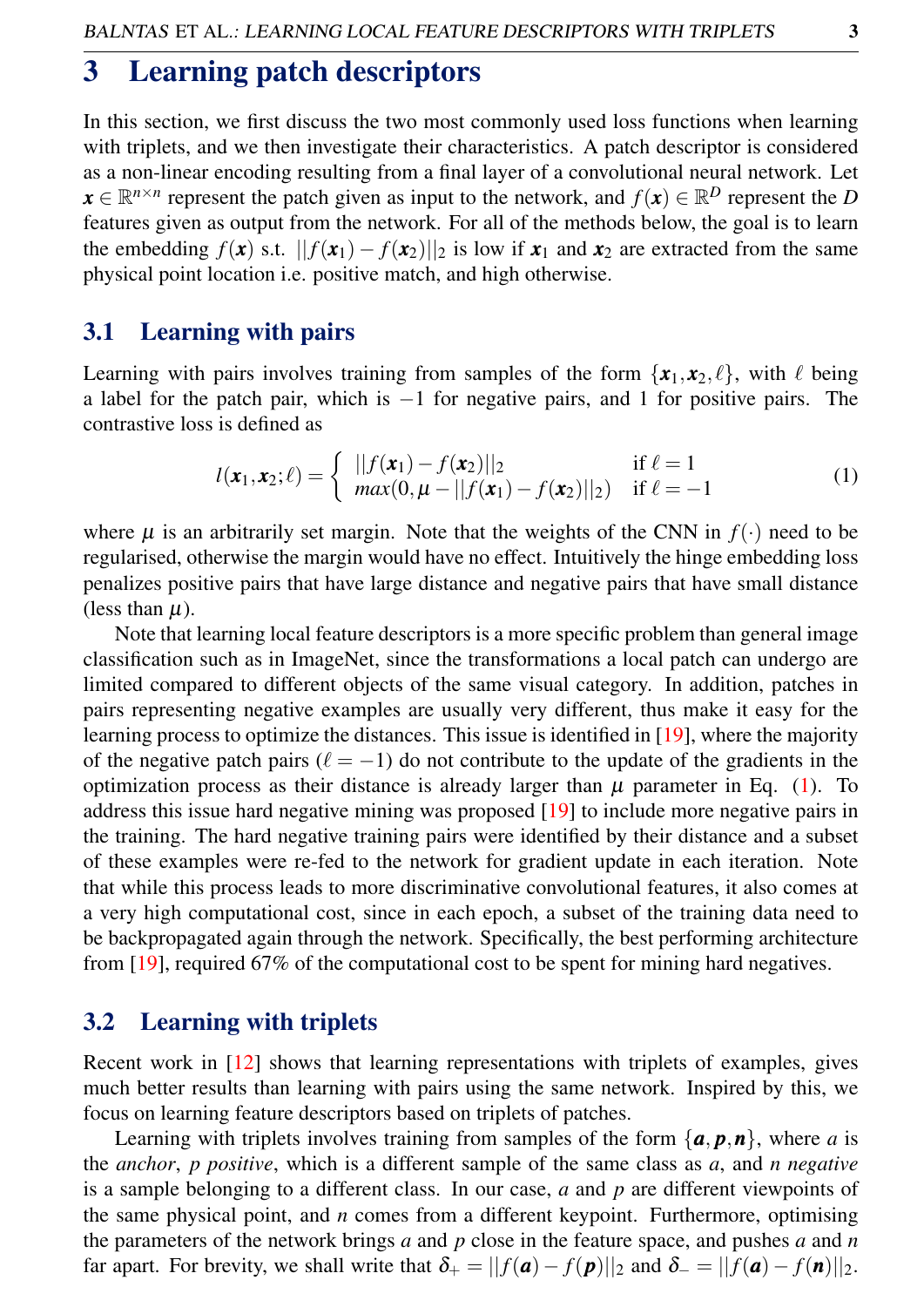We can categorise the loss functions that have been proposed in the literature for learning convolutional embeddings with triplets into two groups, the *ranking-based losses* and the *ratio-based losses* [12, 21, 23]. Below we give a brief review of both categories, and discuss their differences.

#### 3.2.1 Margin ranking loss

This ranking loss that was first proposed for learning embeddings using convolutional neural networks in [21] is defined as

$$
\lambda(\delta_+,\delta_-) = \max(0,\mu+\delta_+-\delta_-) \tag{2}
$$

where  $\mu$  is a margin parameter. The margin ranking loss is a convex approximation to the 0−1 ranking error loss, which measures the violation of the ranking order of the embedded features inside in the triplet. The correct order should be  $\delta_-\geq \delta_+ + \mu$ . If that is not the case, then the network adjusts its weights to achieve this result. As it can be seen the formulation also involves a margin, similarly to  $Eq.(1)$ . Note that if this marginal distance difference is respected, the loss is 0, and thus the weights are not updated. Fig. 1 (b) illustrates the loss surface of  $\lambda(\delta_+,\delta_-)$ . The loss remains 0 until the margin is violated, and after that, there is a linear increase. Also note that the loss in not upper bounded, only lower bounded to 0.

#### 3.2.2 Ratio loss

In contrast to the ranking loss that forces the embeddings to be learned such that they satisfy ranking of the form  $\delta_$  >  $\delta_+$  +  $\mu$ , a ratio loss is investigated in [12] which optimises the ratio distances within triplets. This loss learns embeddings such that  $\frac{\delta_-}{\delta_+} \to \infty$ .

$$
\hat{\lambda}(\delta_+,\delta_-) = \left(\frac{e^{\delta_+}}{e^{\delta_+} + e^{\delta_-}}\right)^2 + \left(1 - \frac{e^{\delta_-}}{e^{\delta_+} + e^{\delta_-}}\right)^2\tag{3}
$$

As one can examine from Eq. 3, the goal of this loss function is to force  $\left(\frac{e^{\delta_+}}{d_+}\right)$  $\frac{e^{\mathfrak{O}_+}}{e^{\delta_+}+e^{\delta_-}}$ <sup>2</sup> to 0, and  $\left(\frac{e^{\delta-1}}{e^{\delta+1}}\right)$  $\frac{e^{\theta} - e^{-\theta}}{e^{\theta} + e^{-\theta}}$ <sup>2</sup> to 1. Note that both are achieved by the first term of the equation, but we report here the original formulation from [12]. There is no margin associated with this loss, and by definition we have  $0 \leq \hat{\lambda} \leq 1$  for all values of  $\delta_-, \delta_+$ . Note that unlike the margin-ranking loss, where  $\lambda = 0$  is possible, every training sample in this case is associated with some non-negative loss value. Fig. 1 (d) shows the loss surface of  $\hat{\lambda}(\delta_+,\delta_-)$ , which compared to the ranking based loss has a clear slope between the two loss levels, and the loss reaches a plateau quickly when  $\delta_$  >  $\delta_+$ . Also note that this loss is upper bounded to 1.

### 3.3 In-triplet hard negative mining with anchor swap

All previous works that exploit the idea of triplet based learning use only two of the possible three distances within each triplet w.r.t. one sample used as an *anchor*, thus ignoring the third distance  $\delta' = ||f(\mathbf{p}) - f(\mathbf{n})||_2$ . Note that since the feature embedding network already computes the representations for  $f(\mathbf{a})$ ,  $f(\mathbf{p})$ ,  $f(\mathbf{n})$ , there is no need for extra convolutional overhead to compute  $\delta'$  except evaluating the  $L_2$  distance.

We define the *in-triplet hard negative* as  $\delta_* = min(\delta_-, \delta'_-)$ . If  $\delta_* = \delta'_-,$  we swap  $\{a, p\}$ , and thus *p* becomes the *anchor*, and *a* becomes the *positive* sample. This ensures that the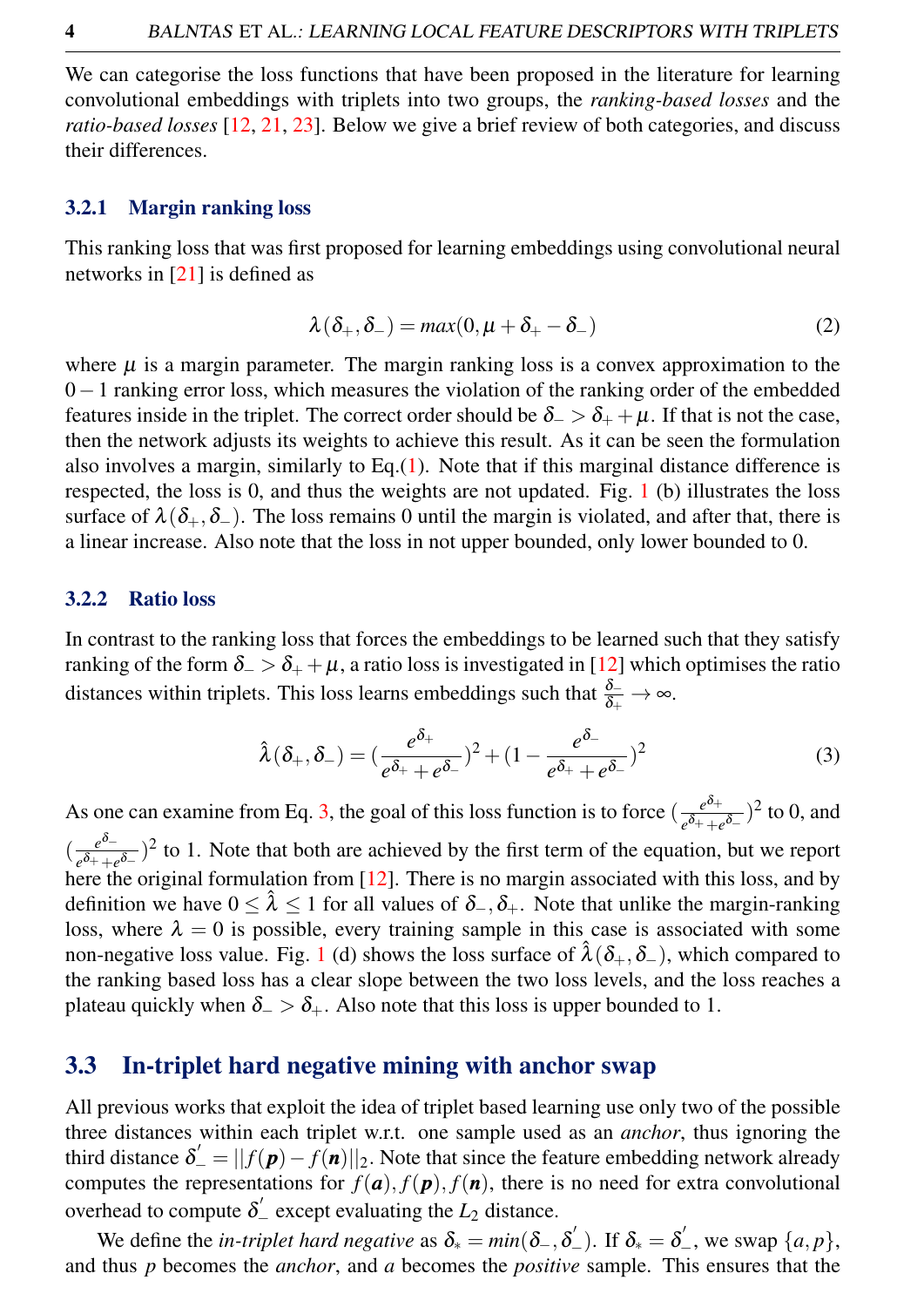

Figure 1: (a) Margin ranking loss. It seeks to push *n* outside the circle defined by the margin  $\mu$ , and pull *p* inside. (b) Margin ranking loss values in function of  $\delta_-, \delta_+$  (c) Ratio loss. It seeks to force  $\delta_+$  to be much smaller than  $\delta_-$ . (d) Ratio loss values in function of  $\delta_-$ ,  $\delta_+$ 

hardest negative inside the triplet is used for backpropagation. Subsequently, the margin ranking loss becomes  $\lambda(\delta_+, \delta_*) = max(0, \mu + \delta_+ - \delta_*)$ . A similar expression can be devised for the ratio loss. This simple technique can lead to improved results without computational overhead, as we experimentally show in section 4.1.

### 3.4 Implementation details

To demonstrate the impact that triplet based training has on the performance of CNN descriptors we use a simple network architecture : {Conv(7,7)-Tanh-Pool(2,2)-Conv(6,6)-Tanh- $FC(128)$  implemented in  $T$ orch [6] with the following simplified training process. CNN is trained from 5*M* triplets sampled on-the-fly using patches from [15]. We do not use data augmentation unlike in typical CNNs for general classification or convolutional feature descriptors from [24][11]. When forming a triplet for training we choose randomly a positive pair of patches that originate from the same physical point and a randomly sampled patch from another keypoint. This is in contrast to other works where carefully designed schemes of choosing the training data are used in order to enhance the performance [11, 21]. For the optimization the Stochastic Gradient Descend [3] is used, and the training is done in batches of 128 items, with a learning rate of 0.1 which is temporally annealed, momentum of 0.9 and weight decay of  $10^{-6}$ . We also reduce the learning rate every epoch. The convolution methods are from the NVIDIA cuDNN library [5]. The training of a single epoch with 5*M* training triplets takes approximately 10 minutes in an NVIDIA Titan X GPU.

It is worth noting that the CNN used in our experiments consists of only two convolutional layers, while all of the other state-of-the art deep feature descriptors consist of four or more layers [11, 19, 24]. Our motivation for such shallow network is to develop a descriptor for practical applications including those requiring real time processing. This is a challenging goal given that all previously introduced descriptors are computationally very intensive, thus impractical for most applications. This design is also inspired by the approach introduced in [20], where pooling of the responses of Gaussian filters and a simple linear projection produced very good results. Thus, we build a simple hierarchical network that is based on 100 convolutional filters, followed by a linear transformation that projects the responses of the filters to the desired output dimensionality. Several other implementation variants are possible such as different non-linearity layers (e.g. ReLU as in [11, 24]), extra normalization layers, or multiscale architectures but these are likely to further improve the results and are beyond the scope of this work.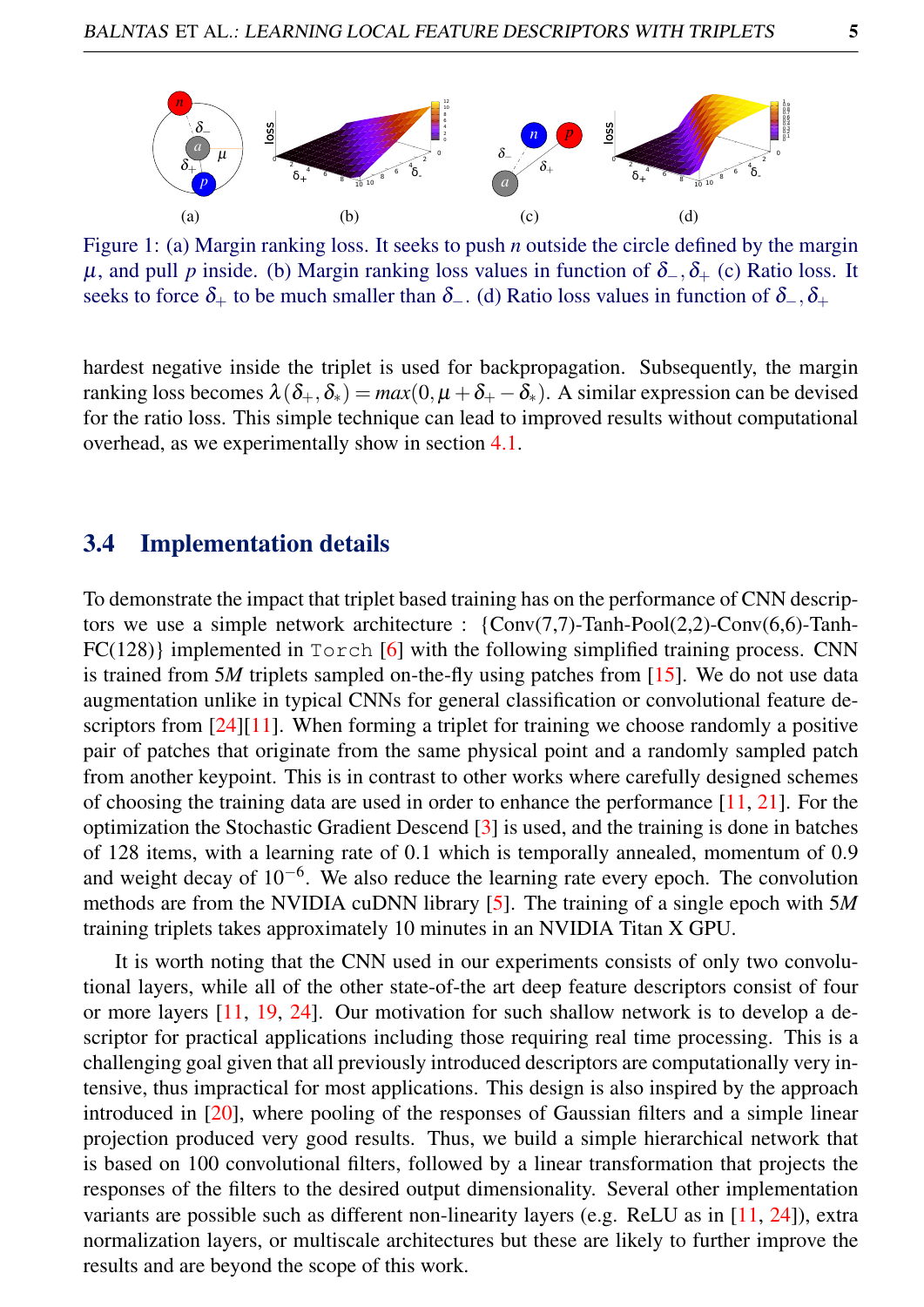## 4 Experimental evaluation

In this section we evaluate the proposed local feature descriptor within the two most popular benchmarks in the field of local descriptor matching and we test on different datasets to show that it can generalise well. We compare our method to SIFT  $[14]$ , Convex optimization  $[20]$ and the recently introduced convolutional feature descriptors MatchNet [11], DeepCompare [24] and DeepDesc [19], which are currently the state of the art in terms of matching accuracy. The original code was used in all the experiments. More details can be found in the supplementary materials. We name our four variants TFeat-ranking for the networks learnt with the ranking loss,  $TFeat-ranking*$  for the networks learnt with the ranking loss with anchor swap, TFeat-ratio for the ratio loss, and TFeat-ratio\* for the ratio loss with anchor swap.

Note that for a fair comparison, we do not use the multi-scale *2ch architectures* from [24]. Multi-scale approaches use multiple patches from each example, with extra inputs in form of cropped sub-patches around the center of each patch. This introduces information from different samples in the scale-space and it has been shown to lead to significant improvements in terms of matching accuracy [7]. Such approach can be used for various descriptors (e.g. MatchNet-2ch, TFeat-2ch, DeepDesc-2ch). The evaluation is done with two different evaluation metrics frequently found in the literature, patch pair classification success in terms of ROC curves [22], and mean average precision in terms of correct matching of feature points between pairs of images [16]. Note that these two metrics are of very different nature, the former measures how succesfull a classification of positive and negative patch pairs is, and the latter is evaluating the performance of a descriptor in nearest neighbour matching scenario where the task is to find correspondences in two large sets of descriptors.

### 4.1 Patch pair classification

The patch pair classification benchmark measures the ability of a descriptor to discriminate positive patch pairs from negative ones in the Photo Tour dataset  $[15]$ . This dataset consists of three subsets *Liberty*,*Yosemite* & *Notredame*, with each containing more than 500k patch pairs extracted around keypoints. We follow the protocol proposed in [15] where the ROC curve is generated by thesholding the distance scores between patch pairs. The number reported here is the false positive rate at 95% true positive rate (FPR95), as used in many influencial works in the field. For the evaluation we use the 100*K* patch pairs proposed as defined in the benchmark. Note that DeepDesc [19], does not report performance with training based on a single dataset, therefore for each test set, the training is performed on the other two datasets.

The results for each of the combinations of training and testing using the three subsets of the Photo Tour dataset are shown in Table 1 including the average across all possible combinations. Our networks outperform all the previously introduced single-scale convolutional feature descriptors, and in some cases with large margins except from one training-test combination where the 4096-dimensional version of MatchNet outperforms our TFeat variants. However, even in this case, the version of MatchNet with comparable dimensionality to our descriptors is outperformed by three of our variants. Also note that MatchNet is specifically designed for patch pair classification, since it also includes a similarity metric layer trained on top of the feature layer.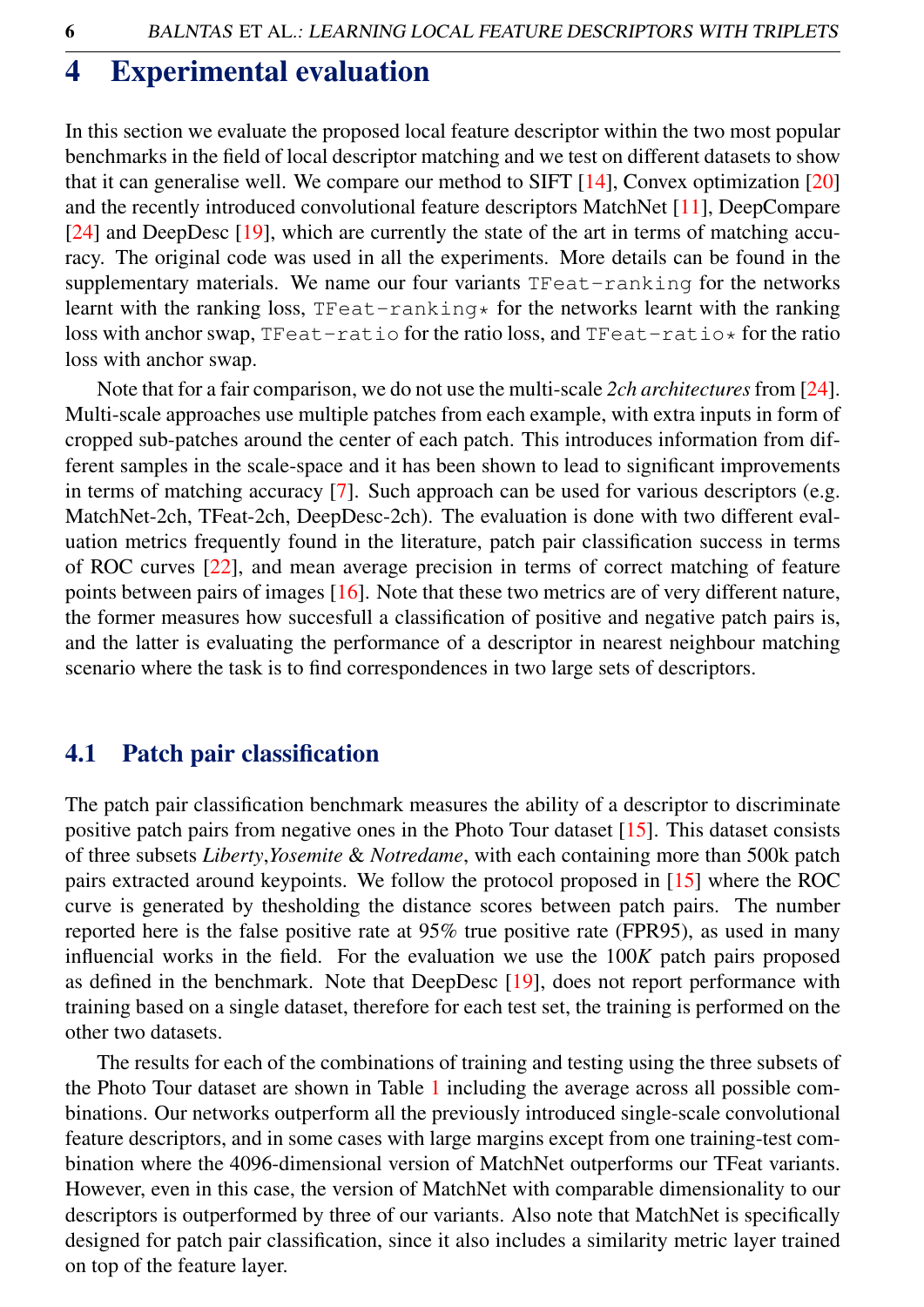| Table 1: Results form the Photo-Tour dataset [15]. Numbers are reported in terms of              |
|--------------------------------------------------------------------------------------------------|
| FPR95 following state of the art in this field (see text for more details). Italics indicate     |
| the descriptors introduced here, and <b>bold</b> numbers indicate the top performing descriptor. |
| Yos: Yosemite, Lib: Liberty, Not: Notredame.                                                     |

| Training                      |      | <b>Not</b> | Lib   | <b>Not</b> | Yos   | Yos        | Lib  |       |
|-------------------------------|------|------------|-------|------------|-------|------------|------|-------|
| <b>Testing</b>                |      | Yos        |       | Lib        |       | <b>Not</b> |      |       |
| Descriptor                    | #    |            |       |            |       |            |      | mean  |
| SIFT $[14]$                   | 128  | 27.29      |       | 29.84      |       | 22.53      |      | 26.55 |
| ImageNet <sub>4conv</sub> [9] | 128  | 30.22      |       | 14.26      |       | 9.64       |      | 18.04 |
| ConvexOpt $[20]$              | 80   | 10.08      | 11.63 | 11.42      | 14.58 | 7.22       | 6.17 | 10.28 |
| DeepCompare siam [24]         | 256  | 15.89      | 19.91 | 13.24      | 17.25 | 8.38       | 6.01 | 13.45 |
| Deepcompare siam2stream       | 512  | 13.02      | 13.24 | 8.79       | 12.84 | 5.58       | 4.54 | 9.67  |
| DeepDesc [19]                 | 128  | 16.19      |       | 8.82       |       | 4.54       |      | 9.85  |
| MatchNet [11]                 | 512  | 11         | 13.58 | 8.84       | 13.02 | 7.7        | 4.75 | 9.82  |
| MatchNet $[11]$               | 4096 | 8.39       | 10.88 | 6.90       | 10.77 | 5.76       | 3.87 | 7.75  |
| TFeat-ratio                   | 128  | 8.32       | 10.25 | 8.93       | 10.13 | 4.12       | 3.79 | 7.59  |
| $TFeat-ratio*$                | 128  | 7.24       | 8.53  | 8.07       | 9.53  | 4.23       | 3.47 | 6.84  |
| TFeat-margin                  | 128  | 7.95       | 8.10  | 7.64       | 9.88  | 3.83       | 3.39 | 6.79  |
| $TFeat-margin*$               | 128  | 7.08       | 7.82  | 7.22       | 9.79  | 3.85       | 3.12 | 6.47  |

### 4.2 Nearest neighbour patch matching

To measure the nearest neighbour matching performance, we establish correspondence ground truth using the homographies and the overlap error from [16]. We consider two feature points between the two images in correspondence if the overlap error between the detected regions is less than 50%. Note that a region from one image can be in correspondence with several regions from the other image. Each image has an associated set of approximately 1K patches. The results are presented with precision-recall curves as it was originally proposed in [16]. More specifically, for each patch from the left image we find its nearest neighbour in the right image. Based on the ground truth overlap we identify the false positives and true positives, and generate precision-recall curves. The area under the precision-recall curve is the reported mean-average precision [7, 22, 24]. For this experiment, we use the  $v1$  benchmarks [27] library (v1 covdet function), with some minor modifications to limit the descriptors extracted from an image to 1K, which is important to avoid bias by different numbers of features in different images. For all the experiments below, the descriptors are trained on Liberty-DoG patches [15].

For the nearest neighbor matching test two datasets are mainly used in the literature, *Oxford matching dataset* [16], which is of small size, but include images acquired by a camera, and the *generated matching dataset* [9] which is much larger in volume but created synthetically. In the following sections, we discuss our results in those two datasets.

#### 4.2.1 Ratio loss vs. margin loss

Fig 2 shows the performance of the same network trained for the same number of epochs on the Liberty dataset. We report the *mAP* of image matching in the Oxford dataset. It can be observed that the margin based loss increases the performance as more epochs are used in the training process. No over-fitting is noticed when training and testing patch classification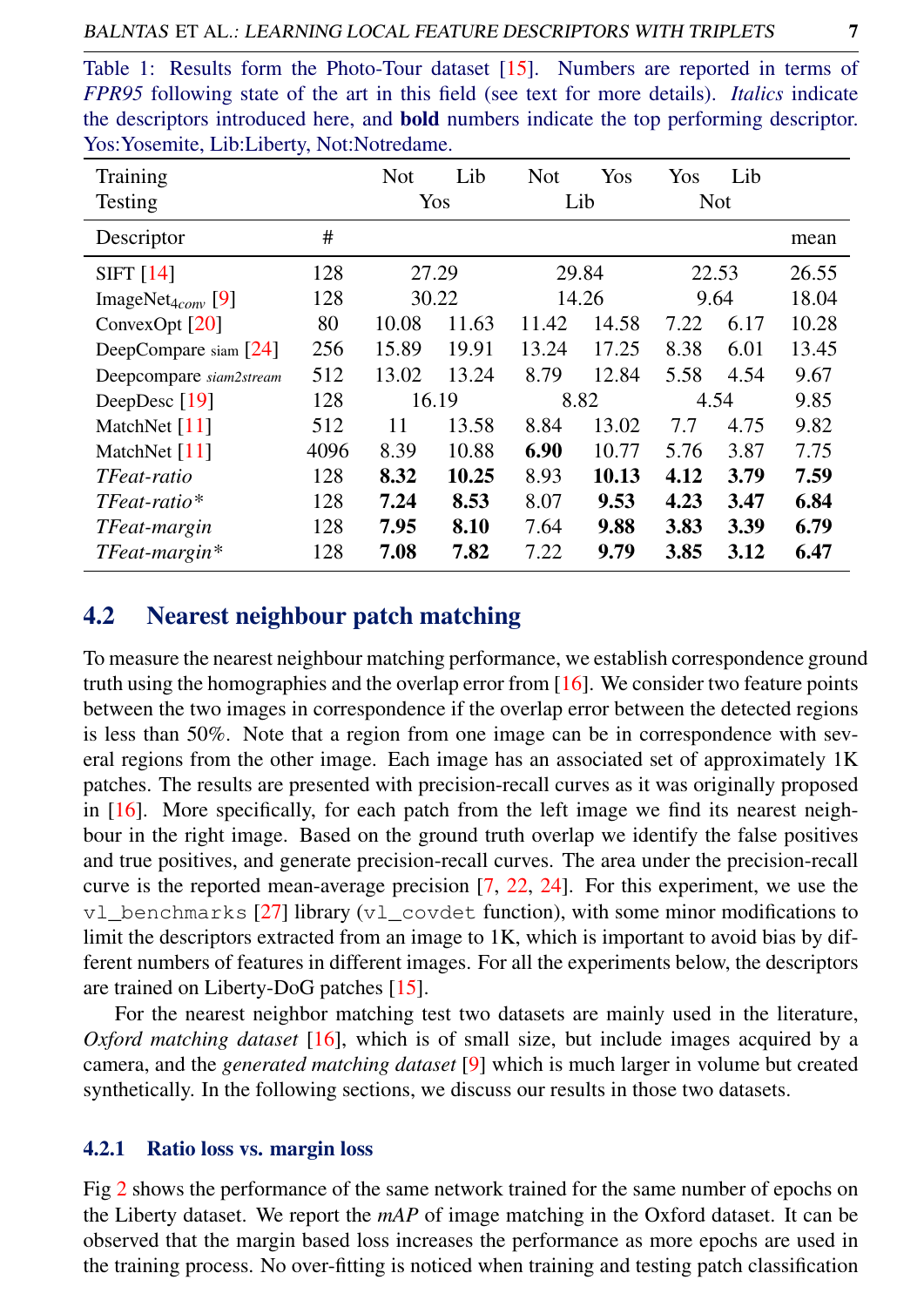

Figure 2: Ratio based loss function overfits in the process of separating the positive and negative pairs within a triplet, and does not perform well in the nearest neighbour matching experiment. On the contrary, learning with triplets and margin ranking does not suffer from this problem which shows that ranking methods are more suitable for nearest neighbor matching scenarios.



Figure 3: Evaluation on the Oxford image matching dataset [16], for two different types of feature extractors, DoG and HarrisAffine.

(e.g. training with ratio loss on Liberty and testing on Yosemite or Notredame). Interestingly, the ratio loss seems to decrease the patch matching performance as the network is trained for more epochs. This also hints that other methods from the literature that were only tested in the patch classification scenario, may not perform well in matching. In our view, this shows that evaluating descriptors only in terms of ROC curves is not representative for realistic matching scenarios.

Finally, the results show that the loss functions with anchor swapping perform better than without swapping. Note that this simple technique can lead to improved results with no additional computational overhead.

#### 4.2.2 Keypoint matching

Figure 3 presents the *mAP* results for Oxford benchmark, across all image sequences from the Oxford dataset, for two different keypoint detectors, DoG and Harris-Affine. Note that all networks are trained on DoG keypoints. In the case of our ratio loss, we use the networks from the first epoch, since all the next epochs would exhibit lower performance (cf. Fig 2). In the case of the DoG keypoints, our networks outperform all the others in terms of *mAP*. The second best performing descriptor is the DeepDesc descriptor from [19]. We stress again here, that this descriptor was below the state of the art in terms of ROC curves and FPR95 as shown in Table 1. This confirms our findings that the classification benchmark is not a representative measure for the common real-world application of descriptors which often relies on nearest neighbor matching. When using Harris-Affine keypoints our descriptor still outperforms the others, although with a smaller margin.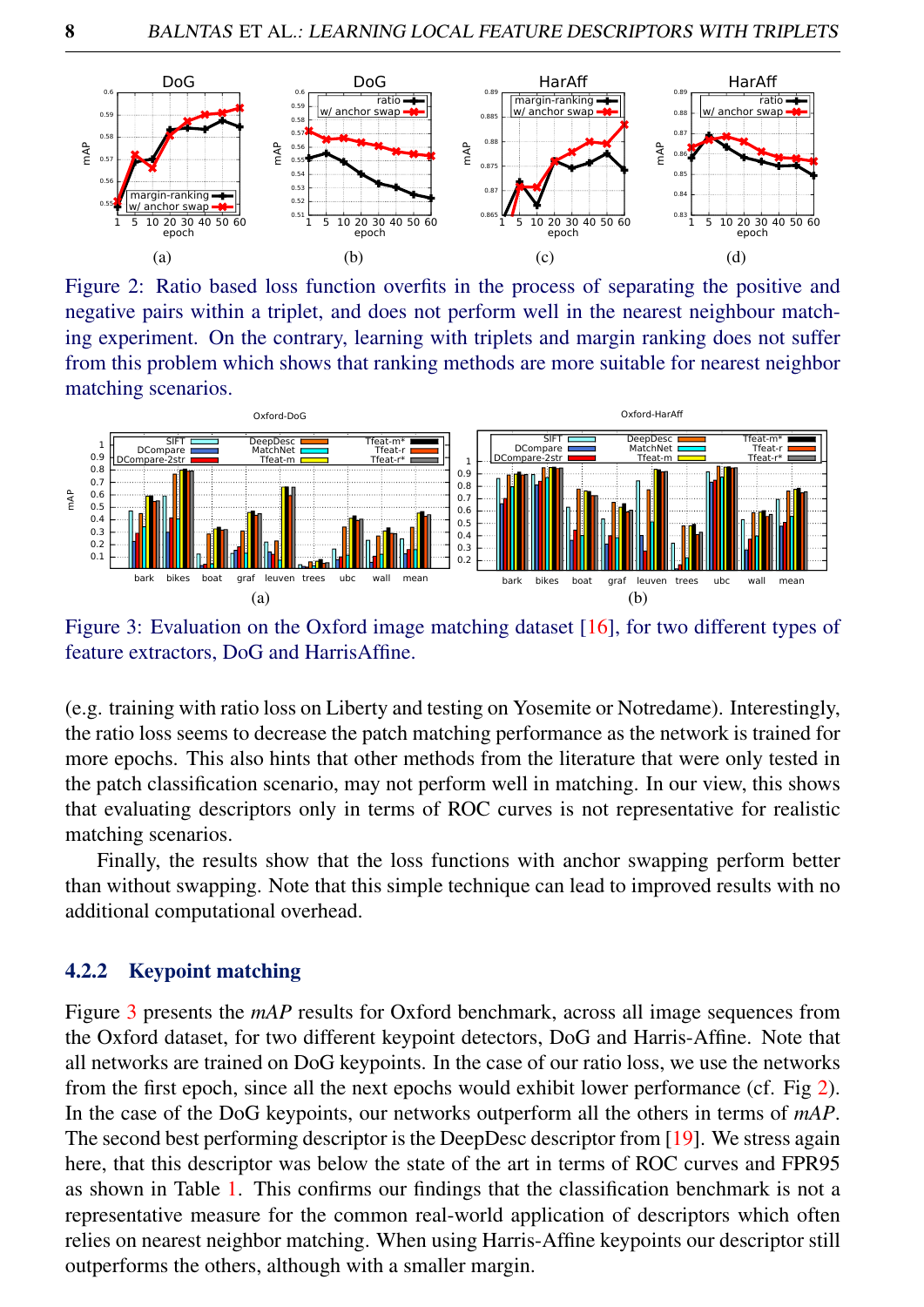

Figure 4: Evaluation on the generated-matching dataset [9], for two different types of feature extractors, DoG and HarrisAffine.

#### 4.2.3 Image transformations

Figure 4 shows the results across various synthetic transformations of image pairs. Our descriptor gives the top scores in most sequences. It is also worth noting, that even though this dataset has some severe deformations as well as nonlinear filtering, the overall performance for both types of feature extractors is higher than for the Oxford dataset. This shows that synthetic deformations are less challenging for descriptors than some real-world changes as the ones found in Oxford dataset.

### 4.3 Efficiency

One of the main motivations behind this work, was the need for a fast and practical feature descriptor based on CNN. The small network trained with triplets that we used in our experiments, is very efficient in terms of descriptor extraction time. We compare the extraction time per patch, averaged over 20*K* patches, of recently introduced convolutional feature descriptors. The extraction is done with NVIDIA Titan X GPU. Our descriptor is 10 times faster than DeepCompare [24], and 50 times faster than MatchNet [11] and DeepDesc [19]. In fact, when running on GPU, we reach speeds of 10µ*s* per patch which is comparable with the CPU speeds of the fast binary descriptors[4]. This is a significant advantage over the previously proposed descriptors and makes CNN based descriptors applicable to practical problems with large datasets.

### 4.4 Conclusion

This work introduced a new approach to training CNN architecture for extracting local image descriptors in the context of patch matching. The results show that using triplets for training results in a better descriptor and faster learning. The networks can be simplified and extract features with a speed comparable to BRIEF. Also the dimensionality can be significantly reduced compared to other CNN based descriptors. We show that due to these properties the proposed network is less prone to over-fitting and has good generalisation properties. In addition, the high computational cost of hard negative mining has been successfully replaced by the very efficient triplet based loss.

We also demonstrate that ratio-loss based methods are more suitable for patch pair classification, and margin-loss based methods work better in nearest neighbour matching appli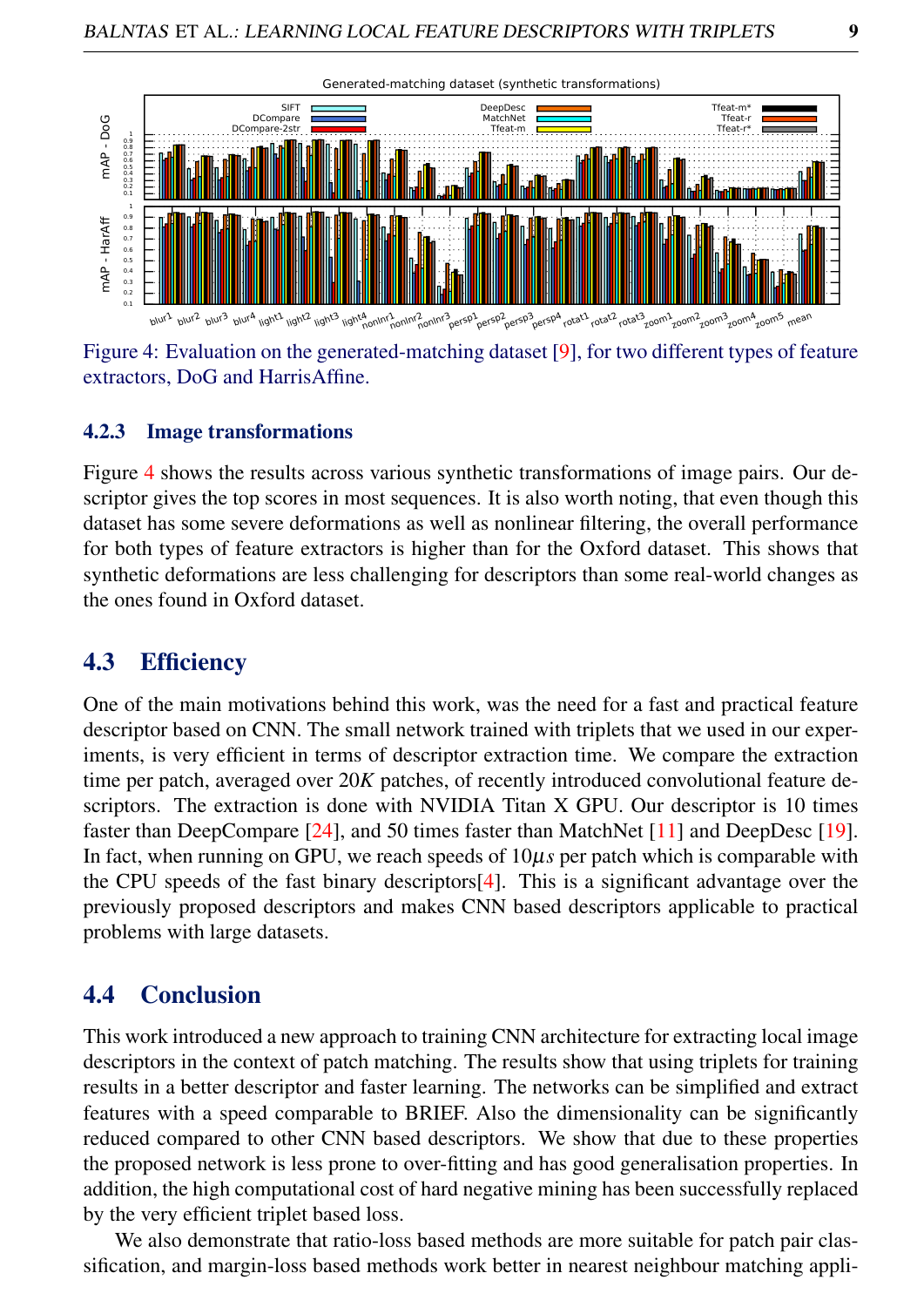cations. This indicates that a good performance on patch classification does not necessarily generalise to a good performance in nearest neighbour based frameworks.

We provide all the learned models and the training code for all the variants at https: //github.com/vbalnt/tfeat.

# 5 Acknowledgements

This work was supported by EPSRC project EP/N007743/1 and partially supported by the spanish project FireDMMI (TIN2014- 56919-C3-2-R).

# References

- [1] M. S. Aurelien Bellet, Amaury Habrard. A survey on metric learning for feature vectors and structured data. *Arxiv*, 2010.
- [2] S. Sinha, J.M. Frahm, M. Pollefeys and Y. Genc. Workshop on Edge Computing Using New Commodity Architectures. 2006.
- [3] L. Bottou. Stochastic gradient tricks. *Neural Networks, Tricks of the Trade, Reloaded*, pp 430–445, 2012.
- [4] M. Calonder, V. Lepetit, C. Strecha, and P. Fua. BRIEF: Binary Robust Independent Elementary Features. In *ECCV* , 2010.
- [5] S. Chetlur, C. Woolley, P. Vandermersch, J. Cohen, J. Tran, B. Catanzaro, and E. Shelhamer. CUDNN: Efficient primitives for deep learning. *Arxiv*, 2014.
- [6] R. Collobert, K. Kavukcuoglu, and C. Farabet. Torch7: A matlab-like environment for machine learning. In *BigLearn, NIPS Workshop*, 2011.
- [7] J. Dong and S. Soatto. Domain-size pooling in local descriptors: DSP-SIFT. In *CVPR* , 2015.
- [8] P. F. Felzenszwalb, R. B. Girshick, D. McAllester, and D. Ramanan. Object detection with discriminatively trained part based models. *PAMI*, 32(9):1627–1645, 2010.
- [9] P. Fischer, A. Dosovitskiy, and T. Brox. Descriptor matching with convolutional neural networks: a comparison to sift. *Arxiv*, 2014.
- [10] R. Hadsell, S. Chopra, and Y. LeCun. Dimensionality reduction by learning an invariant mapping. In *CVPR*, 2006.
- [11] X. Han, T. Leung, Y. Jia, R. Sukthankar, and A. C. Berg. Matchnet: Unifying feature and metric learning for patch-based matching. In *CVPR*, 2015.
- [12] E. Hoffer and N. Ailon. Deep metric learning using triplet network. *Arxiv*, 2014.
- [13] Y. LeCun, Y. Bengio, and G. Hinton. Deep learning. *Nature*, 521(7553):436–444, 2015.
- [14] D. G. Lowe. Distinctive image features from scale-invariant keypoints. *IJCV*, 60(2):91– 110, 2004.
- [15] G. H. M. Brown and S. Winder. Discriminative learning of local image descriptors. *IEEE Transactions on Pattern Analysis and Machine Intelligence*, 33(1), pp.43-57, 2011.
- [16] K. Mikolajczyk and C. Schmid. A performance evaluation of local descriptors. *PAMI*, pp 257–263, 2003.
- [17] K. Mikolajczyk and C. Schmid. Scale and affine invariant interest point detectors. *IJCV*, 60(1):63–86, 2004.
- [18] O. Russakovsky, J. Deng, H. Su, J. Krause, S. Satheesh, S. Ma, Z. Huang, A. Karpathy,